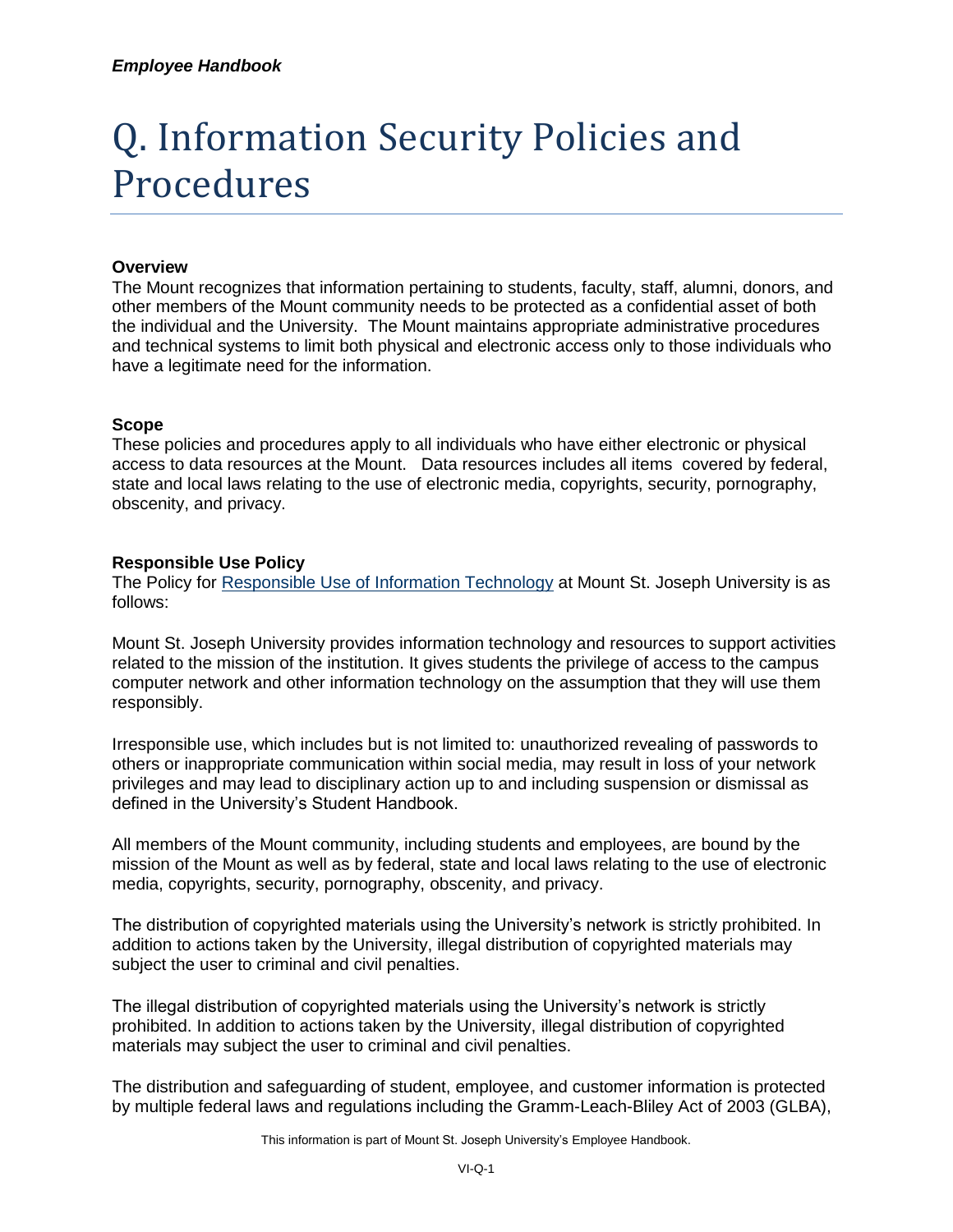## *Employee Handbook*

the Family Educational Rights and Privacy Act of 1974 (FERPA), and the Health Insurance Portability and Accountability Act of 1996 (HIPAA). All Mount school officials are personally liable for adhering to all federal, state, and local laws and regulations pertaining to the protection of covered information.

A school official is a person employed by the University in an administrative, supervisory, academic or research, or support staff position (including law enforcement unit personnel and health staff); a person or company with whom the University has contracted as it's agent to provide a service instead of utilizing University employees or officials (such as an attorney, auditor, agency, or collection agent); a person serving on the Board of Trustees; or a student serving on an official committee, such as a disciplinary or grievance committee, and volunteers or persons assisting another school official in performing his or her tasks.

## **Responsible Use of Electronic Mail**

The Mount's guidelines for the responsible use of electronic mail may be found at: [https://mymount.msj.edu/ICS/Portlets/ICS/Handoutportlet/viewhandler.ashx?handout\\_id=5ff077](https://mymount.msj.edu/ICS/Portlets/ICS/Handoutportlet/viewhandler.ashx?handout_id=5ff077ca-3ad9-4109-9f25-6576dbe019db) [ca-3ad9-4109-9f25-6576dbe019db](https://mymount.msj.edu/ICS/Portlets/ICS/Handoutportlet/viewhandler.ashx?handout_id=5ff077ca-3ad9-4109-9f25-6576dbe019db)

# **Peer to Peer (P2P) File Sharing Policy**

H.R. 4137, the Higher Education Opportunity Act (HEOA), includes provisions designed to reduce illegal uploading and downloading of copyrighted materials through peer to peer (P2P) file sharing. The Mount's policy for P2P file sharing may be found at: [https://mymount.msj.edu/ICS/Portlets/ICS/Handoutportlet/viewhandler.ashx?handout\\_id=84e9b](https://mymount.msj.edu/ICS/Portlets/ICS/Handoutportlet/viewhandler.ashx?handout_id=84e9b27b-b265-4718-966f-ae13d312530a) [27b-b265-4718-966f-ae13d312530a](https://mymount.msj.edu/ICS/Portlets/ICS/Handoutportlet/viewhandler.ashx?handout_id=84e9b27b-b265-4718-966f-ae13d312530a)

# **Copyright Policies**

The Mount's copyright policy for students may be found at: [http://www.msj.edu/copyright](http://www.msj.edu/copyright-compliance)[compliance](http://www.msj.edu/copyright-compliance)

The Mount's copyright policy for faculty and staff may be found at: [http://www.msj.edu/copyright](http://www.msj.edu/copyright-compliance-emp)[compliance-emp](http://www.msj.edu/copyright-compliance-emp)

# **Guidelines for Responsible Use of Social Media**

The Mount's Social Media guidelines for students may be found at: [https://mymount.msj.edu/ICS/Portlets/ICS/Handoutportlet/viewhandler.ashx?handout\\_id=2b481](https://mymount.msj.edu/ICS/Portlets/ICS/Handoutportlet/viewhandler.ashx?handout_id=2b4811bd-9292-4bec-95c6-e28ac1edd841) [1bd-9292-4bec-95c6-e28ac1edd841](https://mymount.msj.edu/ICS/Portlets/ICS/Handoutportlet/viewhandler.ashx?handout_id=2b4811bd-9292-4bec-95c6-e28ac1edd841)

The Mount's Social Media Guidelines for faculty and staff may be found at: [https://mymount.msj.edu/ICS/Portlets/ICS/Handoutportlet/viewhandler.ashx?handout\\_id=07ba8](https://mymount.msj.edu/ICS/Portlets/ICS/Handoutportlet/viewhandler.ashx?handout_id=07ba8d98-431e-4d76-a59a-5cac3a677a6b) [d98-431e-4d76-a59a-5cac3a677a6b](https://mymount.msj.edu/ICS/Portlets/ICS/Handoutportlet/viewhandler.ashx?handout_id=07ba8d98-431e-4d76-a59a-5cac3a677a6b)

#### **Record Access and Retention Policy**

Access to student information is protected under federal, state, and local laws and regulations. The Family Educational Rights and Privacy Act (FERPA) is a Federal law that protects the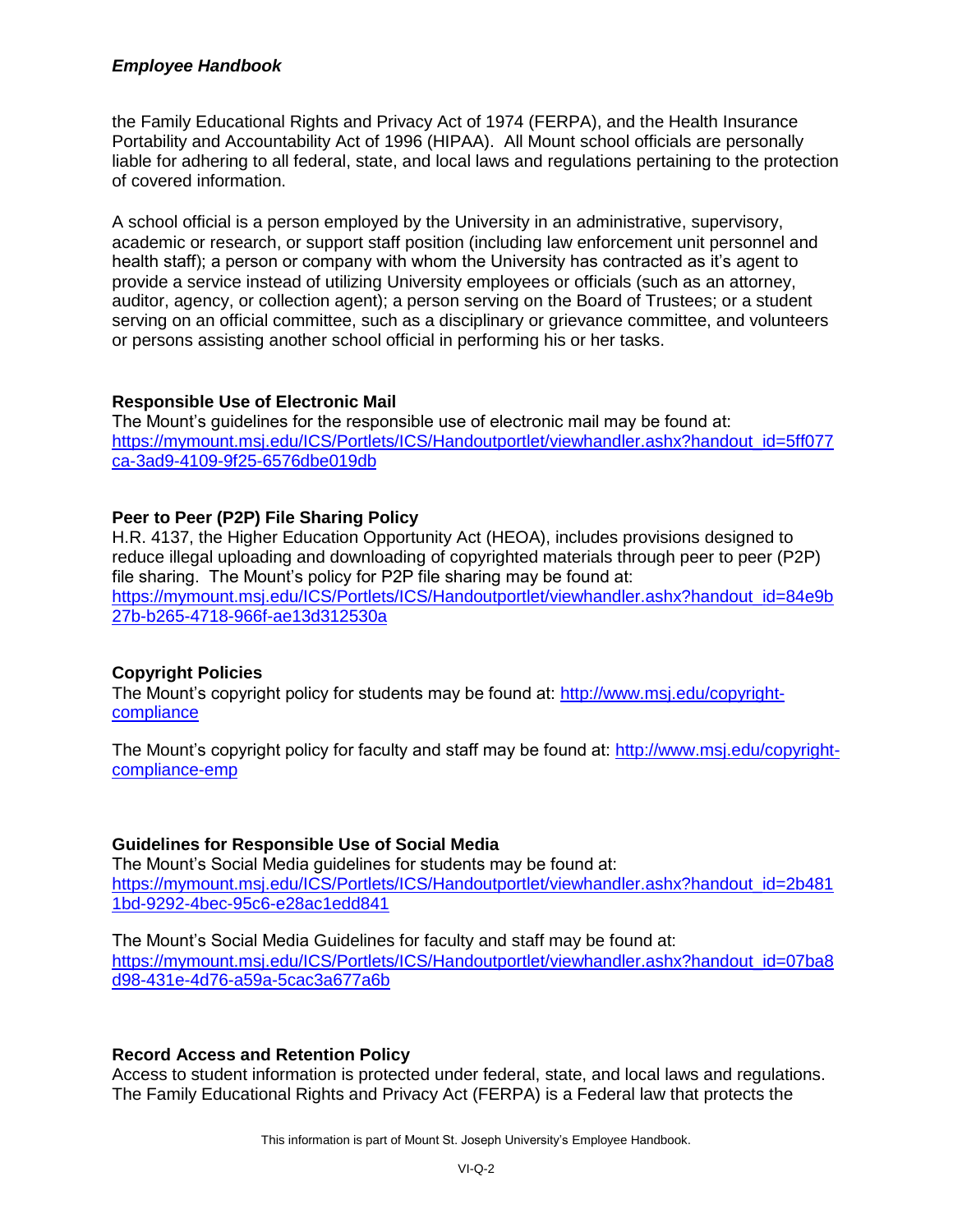privacy of student education records. Access to all student information, with the exception of directory information, is governed by and limited under FERPA.

Student rights to information and Mount employee responsibilities under FERPA may be found at:<http://registrar.msj.edu/undergraduate-catalog/rights-policies/academic-policies/ferpa/>

The Mount's record retention policy may be found at: [https://mymount.msj.edu/ICS/Portlets/ICS/Handoutportlet/viewhandler.ashx?handout\\_id=50e55](https://mymount.msj.edu/ICS/Portlets/ICS/Handoutportlet/viewhandler.ashx?handout_id=50e55117-f6cc-449f-be14-ebfede8b9788) [117-f6cc-449f-be14-ebfede8b9788](https://mymount.msj.edu/ICS/Portlets/ICS/Handoutportlet/viewhandler.ashx?handout_id=50e55117-f6cc-449f-be14-ebfede8b9788)

Forms and procedures for requesting access to information for new employees, for removing access to information for terminated employees, and for requesting changes in access permissions for existing employees are available only to employees on myMount.

External service providers utilized by the Mount are required to adhere to and maintain appropriate safeguards for all student, employee, and customer information.

An independent, external, comprehensive audit of the Mount's data network and information security policies and procedures will be periodically conducted to ensure the integrity of the information safeguards that have been implemented and to identify any gaps in information safeguards.

# **Physical Access to Campus Buildings**

Procedures for requesting after-hours physical access to buildings on campus may be found at: [https://mymount.msj.edu/ICS/Portlets/ICS/Handoutportlet/viewhandler.ashx?handout\\_id=af0aa9](https://mymount.msj.edu/ICS/Portlets/ICS/Handoutportlet/viewhandler.ashx?handout_id=af0aa9aa-2ba2-4d45-aae7-aed3f6bd1c28) [aa-2ba2-4d45-aae7-aed3f6bd1c28](https://mymount.msj.edu/ICS/Portlets/ICS/Handoutportlet/viewhandler.ashx?handout_id=af0aa9aa-2ba2-4d45-aae7-aed3f6bd1c28)

#### **Passwords**

It is as important to protect your campus network privileges as it is to protect your computer equipment. Employees are required to change your password regularly and to never give your password to anyone.

Passwords must meet the following minimum requirements:

- Passwords may not contain the user's account name or parts of the user's full name that exceed two consecutive characters
- Passwords must be at least seven characters in length
- Passwords must contain characters from three of the following four categories:
	- English uppercase characters (A through Z)
	- English lowercase characters (a through z)
		- $\bullet$  Base 10 digits (0 through 9)
	- Non-alphabetic characters (for example, !, \$, #, %)
- Complexity requirements are enforced when passwords are changed or created

**Mount St. Joseph University's Information Services and Support (ISS) Help Desk will never ask for your password. Always protect your account logon ID and password.**